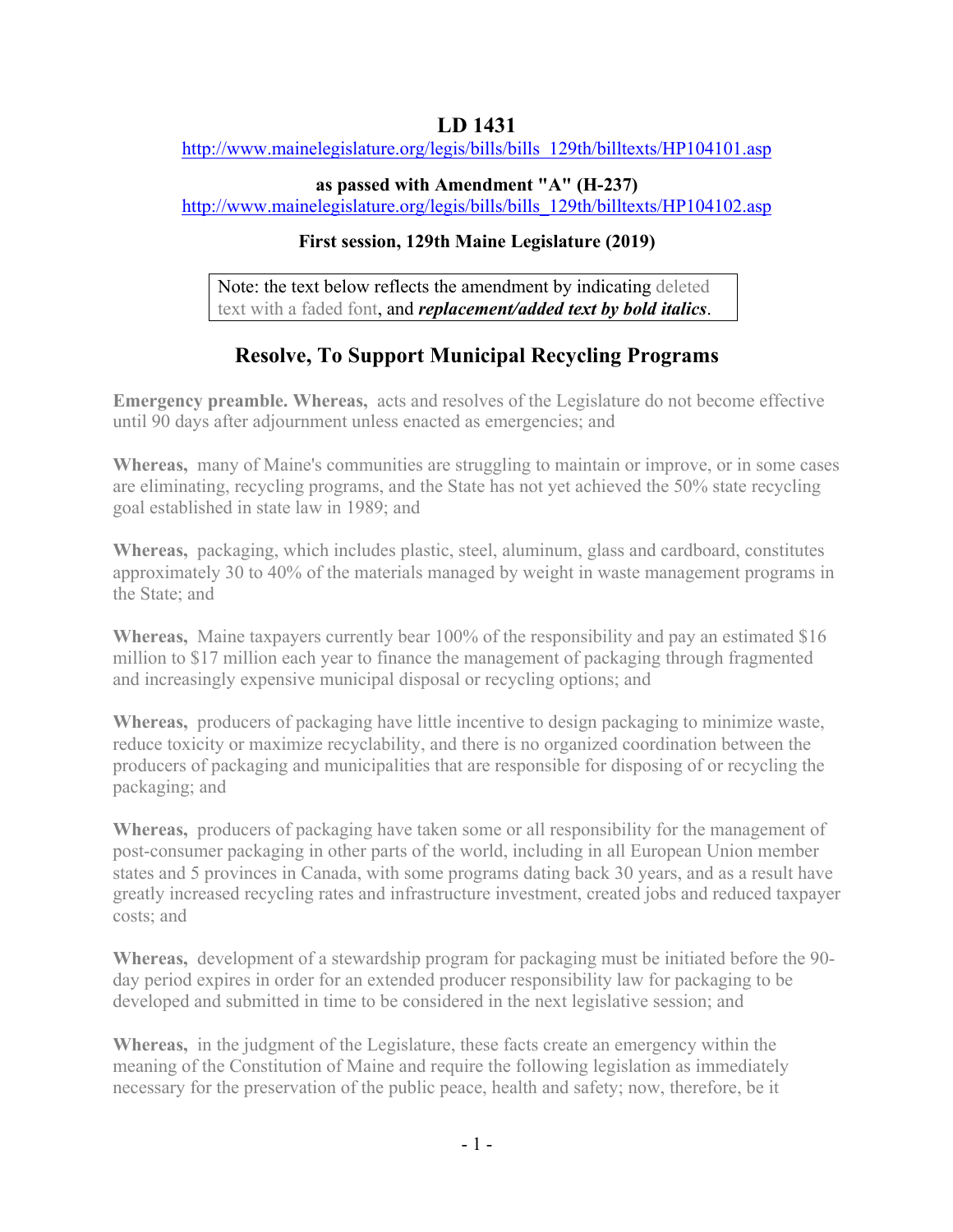**Sec. 1. Development of product stewardship law for packaging. Resolved:** That the Department of Environmental Protection shall develop legislation establishing an extended producer responsibility law for packaging in the State. The proposed legislation must, to the greatest extent practicable, adhere to the product stewardship framework law established in the Maine Revised Statutes, Title 38, chapter 18 and must *include, but is not limited to*:

- 1. Include a *A* definition of "packaging" that covers, at a minimum, materials used to wrap or protect consumer goods, including food and personal care products, and containers and packaging used in the shipping, storage, protection and marketing of consumer products;
- 2. Include a *A* definition of "producer" that clearly identifies the person ultimately financially responsible;
- 3. Include Exemptions for small producers and for product packaging that is already covered under Maine's beverage container redemption law;
- 4. Allow *An allowance for p*roducers to voluntarily participate in the program if not required by the law;
- 5. Provide *Provisions* for the establishment of a nonprofit stewardship organization of producers of packaging to support the State's municipal solid waste management programs. The agreement establishing the stewardship organization must require producers to:
	- A. Cover at least 80% of the cost of recycling packaging material sold in the State that is required to be recycled *not readily recyclable*;
	- B. Provide per capita reimbursement payments to municipalities for nonrecyclable packaging to help municipalities cover the cost of packaging needing disposal; and
	- C. Invest in waste reduction and recycling education and infrastructure;
- 6. Require *A requirement* that the stewardship organization establish an equitable funding scheme among covered producers that encourages better packaging design in which:
	- A. Producers pay higher fees for packaging materials sold into the market that are not readily recyclable, are made of multiple materials or are toxic, in order to discourage the creation of materials needing disposal; and
	- B. Producers pay lower fees for packaging materials sold into the market that are of higher value reusable components and that contain higher percentages of recycled content to ensure that the stewardship program supports a strong recycling economy;
- 7. Describe *A description of* the preferred methods to be used for regular data collection and reporting and recycling rate and contamination calculations in order that:
	- A. There is transparency and accountability in assessing the success of the program;
	- B. The costs of collecting and reporting data are paid for by the stewardship organization; and
	- C. There is consistency with internationally accepted standards and there is sufficient information to evaluate the effectiveness of the program;
- 8. Create *Creation of* incentives for municipalities and producers to reach predetermined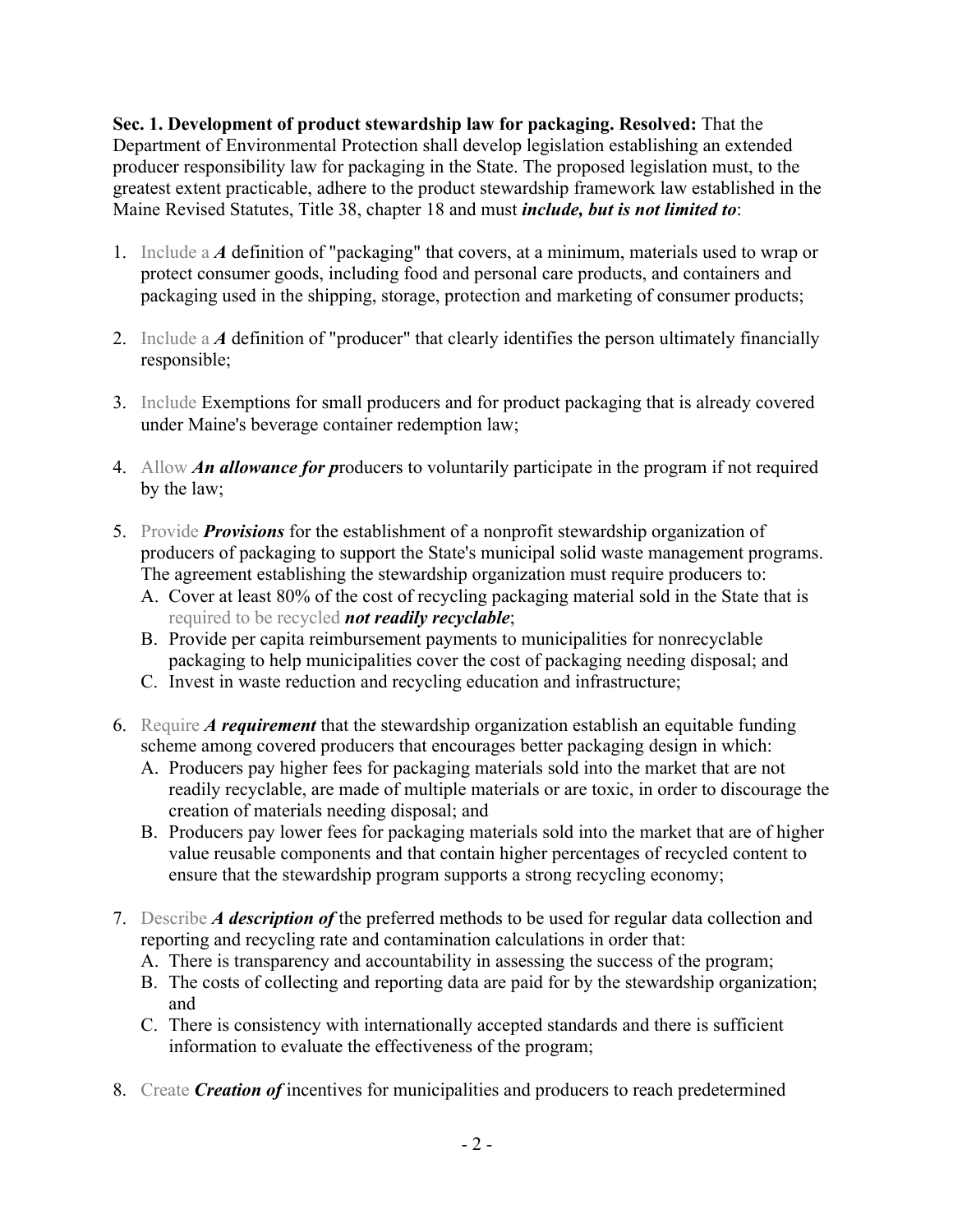performance goals based on reporting and data collection as described in subsection 7; and

- 9. Establish *Establishment of* a method by which producers can protect themselves against producers that fail to register with a program. These methods may include private right of action, requirements that online retailers of packaging be responsible for paying into a fund in support of the program if the products they sell are from producers who are not part of the stewardship program or other strategies that ensure fairness and full compliance.
- **Sec2. Proposed legislation. Resolved:** That the Department of Environmental Protection shall submit proposed legislation pursuant to section 1 to the Joint Standing Committee on Environment and Natural Resources no later than December 16, 2019. The joint standing committee is authorized to report out a bill relating to the proposal to the Second Regular Session of the 129th Legislature.

**Emergency clause**. In view of the emergency cited in the preamble, this legislation takes effect when approved.

## **SUMMARY**

This resolve requires the Department of Environmental Protection to develop proposed legislation to establish a new product stewardship program requiring producers of packaging to assist Maine municipalities in managing and financing packaging waste disposal and recycling programs in the State. The proposed legislation is required also to incentivize producers of packaging to design packaging to be recycled or made of recycled content to strengthen the recycling markets. The resolve requires the department to submit the proposed legislation to the Joint Standing Committee on Environment and Natural Resources no later than December 16, 2019.

### **Amendment Summary**

(amendment sponsor not identified on maine.gov)

This amendment removes from the resolve the emergency preamble and emergency clause and clarifies the scope of the new packaging stewardship program to be developed by the Department of Environmental Protection under the resolve.

### **Sponsorship**

(only one Republican)

| Sponsored By:   |                                                      |  |
|-----------------|------------------------------------------------------|--|
| Cosponsored By: |                                                      |  |
|                 |                                                      |  |
|                 |                                                      |  |
|                 | Representative Lori GRAMLICH of Old Orchard Beach. D |  |
|                 |                                                      |  |
|                 |                                                      |  |
|                 |                                                      |  |
|                 |                                                      |  |